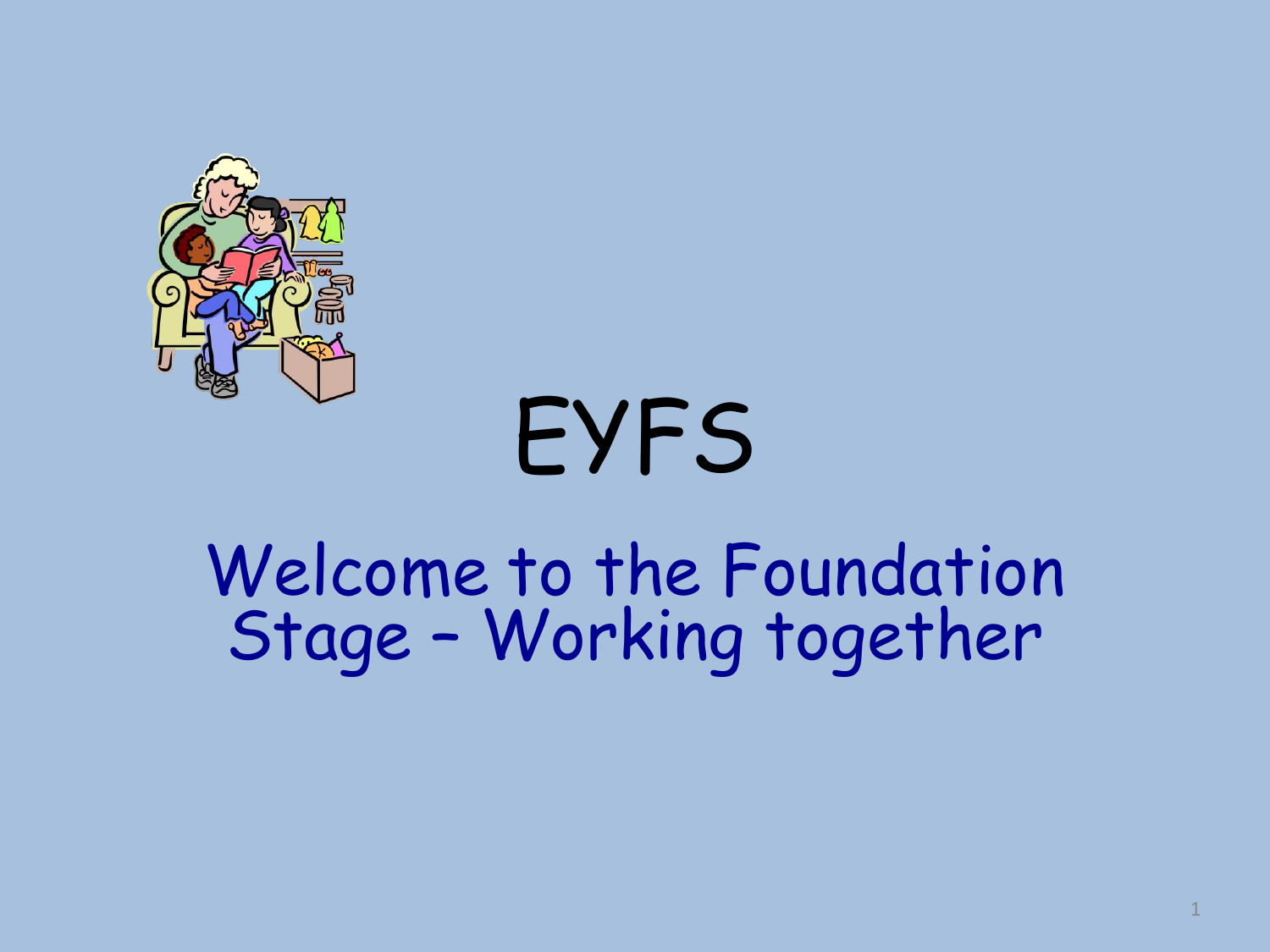## Aims

### Overview of the EYFS Working together- how you can support your children at home Answer any questions you may have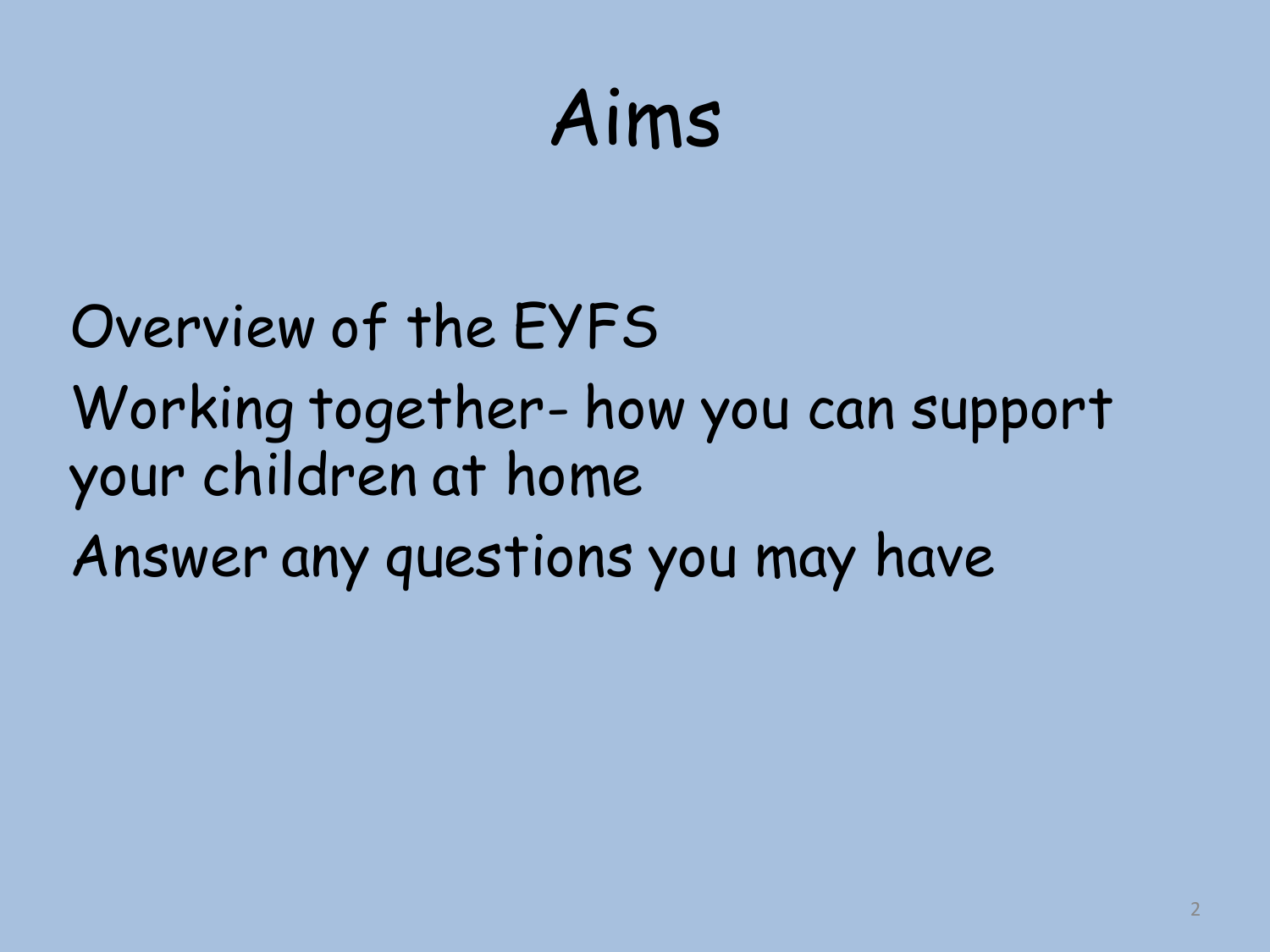Guiding Principles of the Early Years Foundation Stage

- Every child is a **unique child**, who is constantly learning and can be resilient, capable, confident and self-assured
- Children learn to be strong and independent through **positive relationships**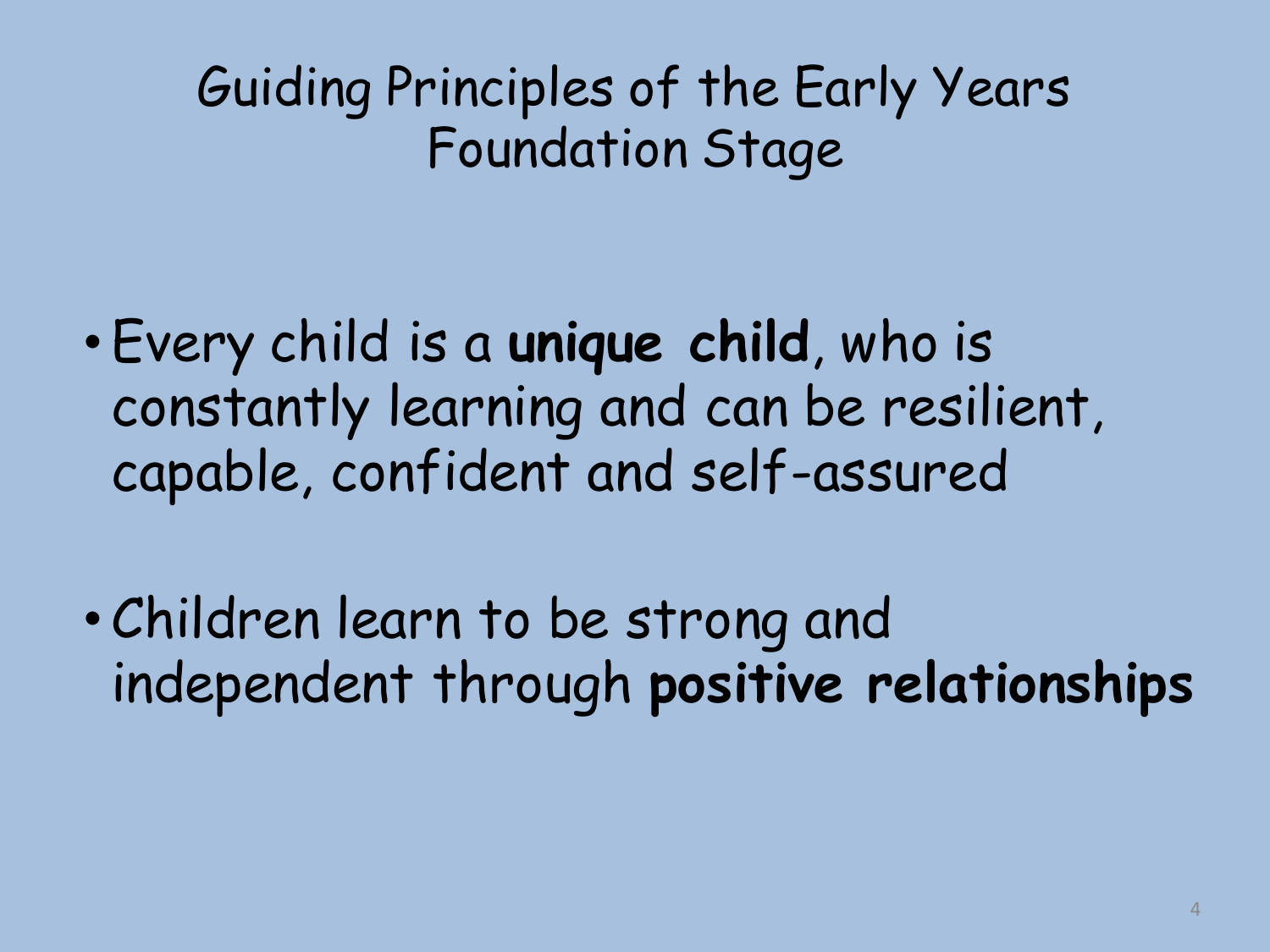#### Guiding Principles of the Early Years Foundation Stage

- Children learn and develop well in **enabling environments with teaching and support from adults,** who respond to their individual interests and needs and help them to build their learning over time. Children benefit from a strong partnership between practitioners and parents and/or carers.
- Importance of **learning and development.** Children develop and learn at different rates. The framework covers the education and care of all children in early years provision, including children with special educational needs and disabilities (SEND).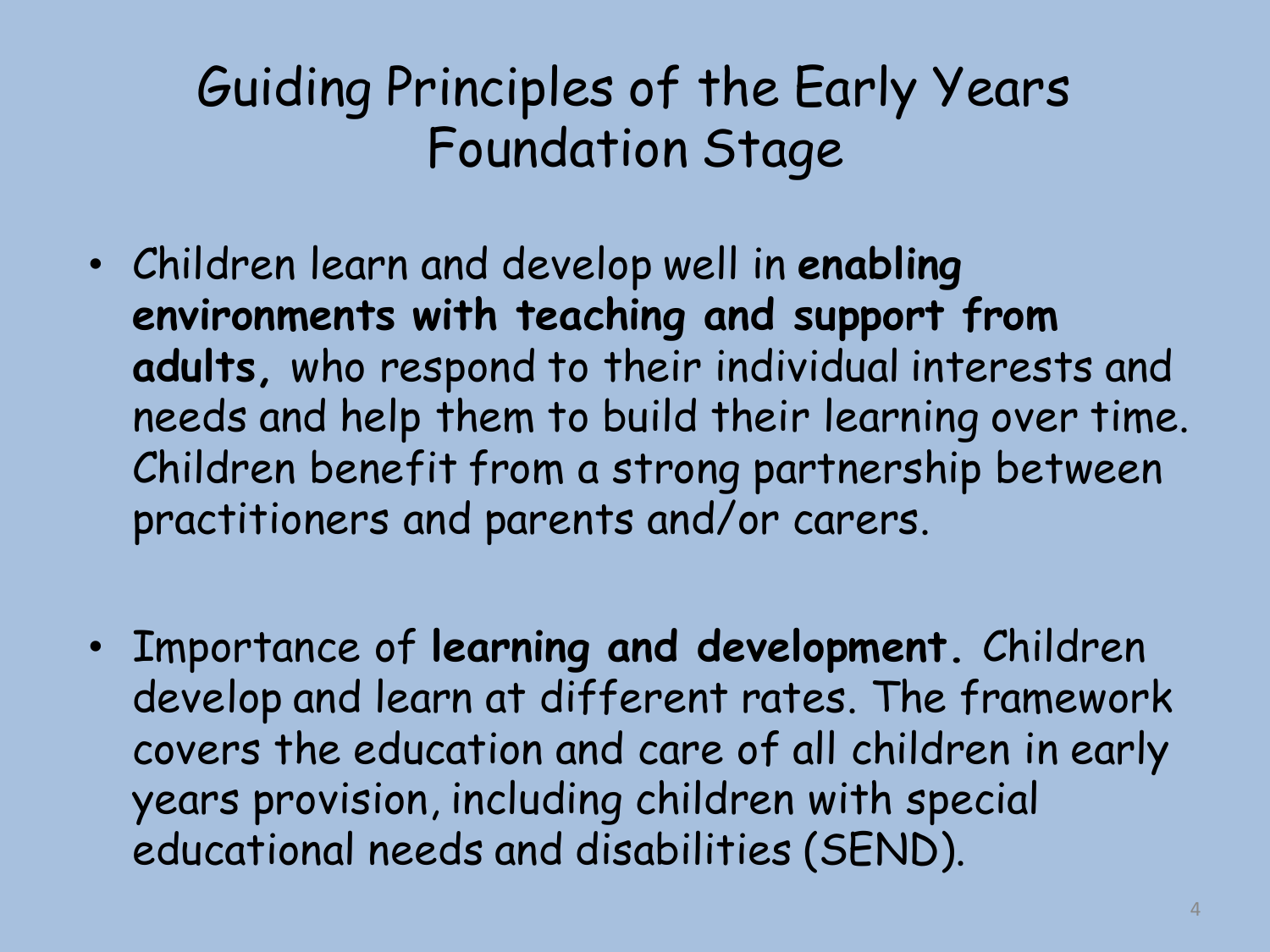## How Children Learn

### Playing and Exploring

Active Learning

Creating and Thinking Critically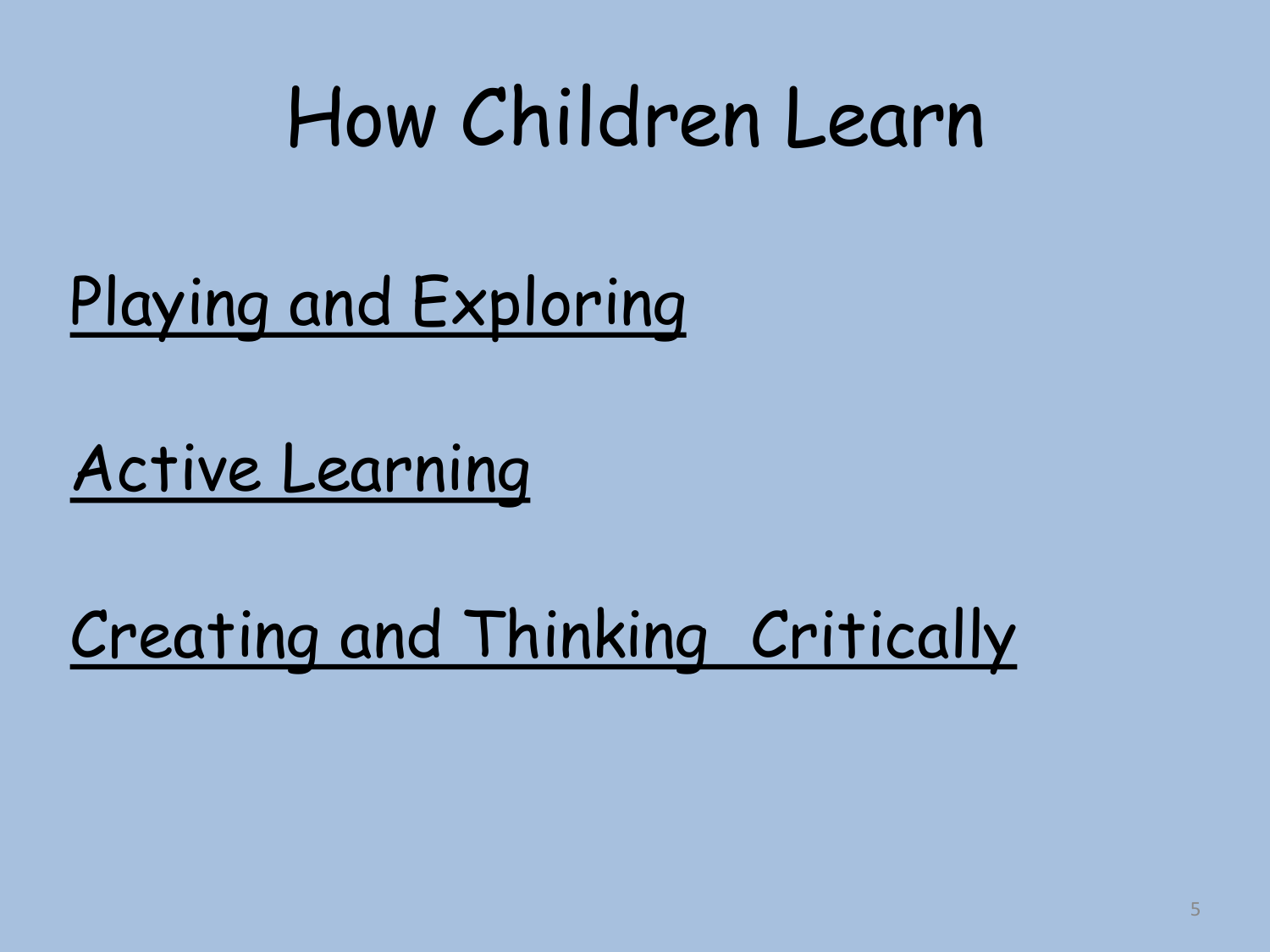## Foundation Stage Curriculum

There are seven areas of learning and development

#### Prime Areas

Communication and Language- Listening and Attention and Understanding; Speaking Personal, Social and Emotional Development-Self-Regulation, Managing Self, Building Relationships

Physical Development – Gross Motor Skills; Fine Motor Skills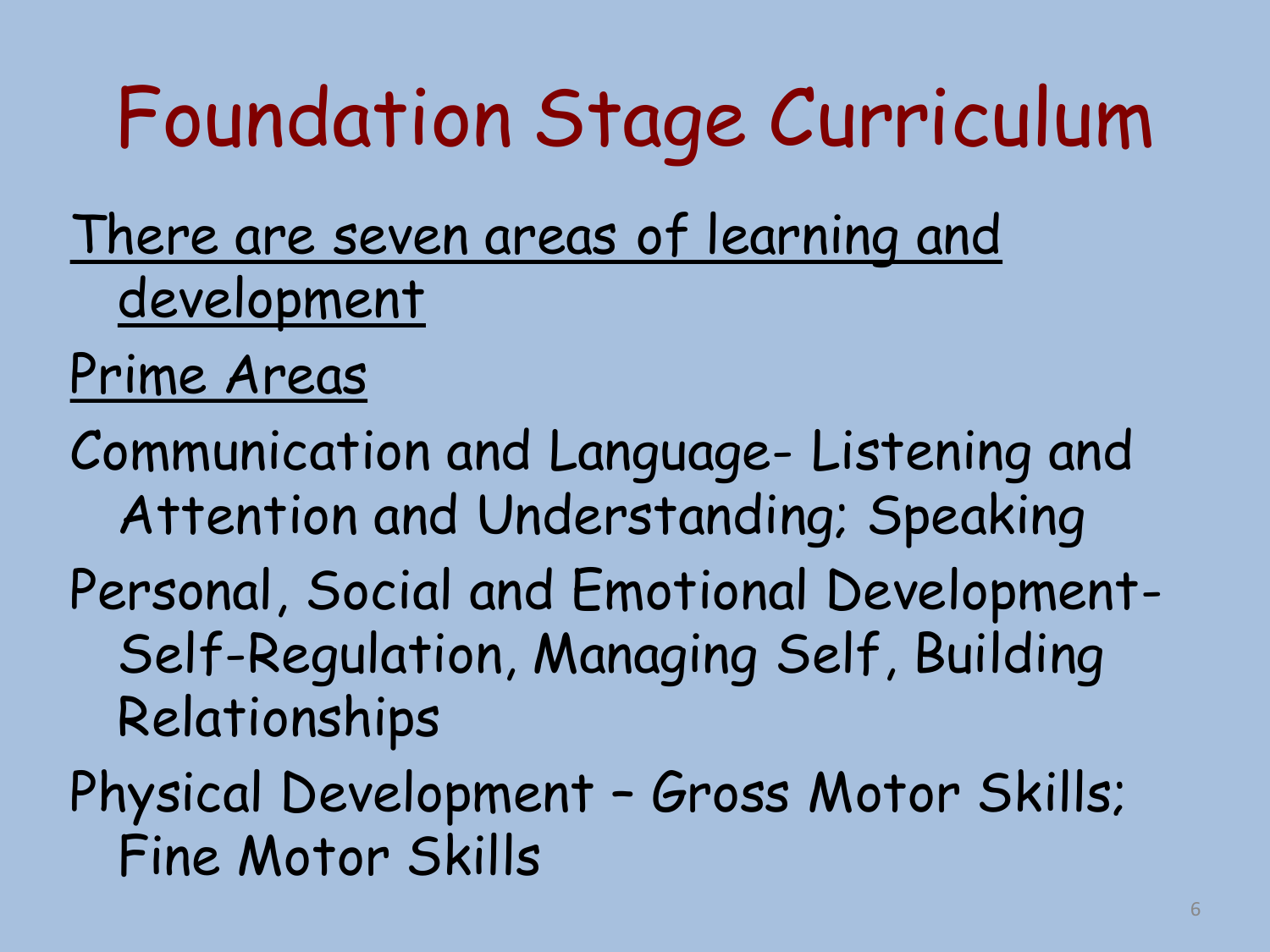## Specific Areas of the curriculum

Maths: Number; Numerical Patterns

- Literacy: Comprehension; Word Reading; Writing
- Understanding the World: Past and Present; People, Culture and Communities; The Natural World
- Expressive Arts and Design: Creating with Materials; Being Imaginative and Expressive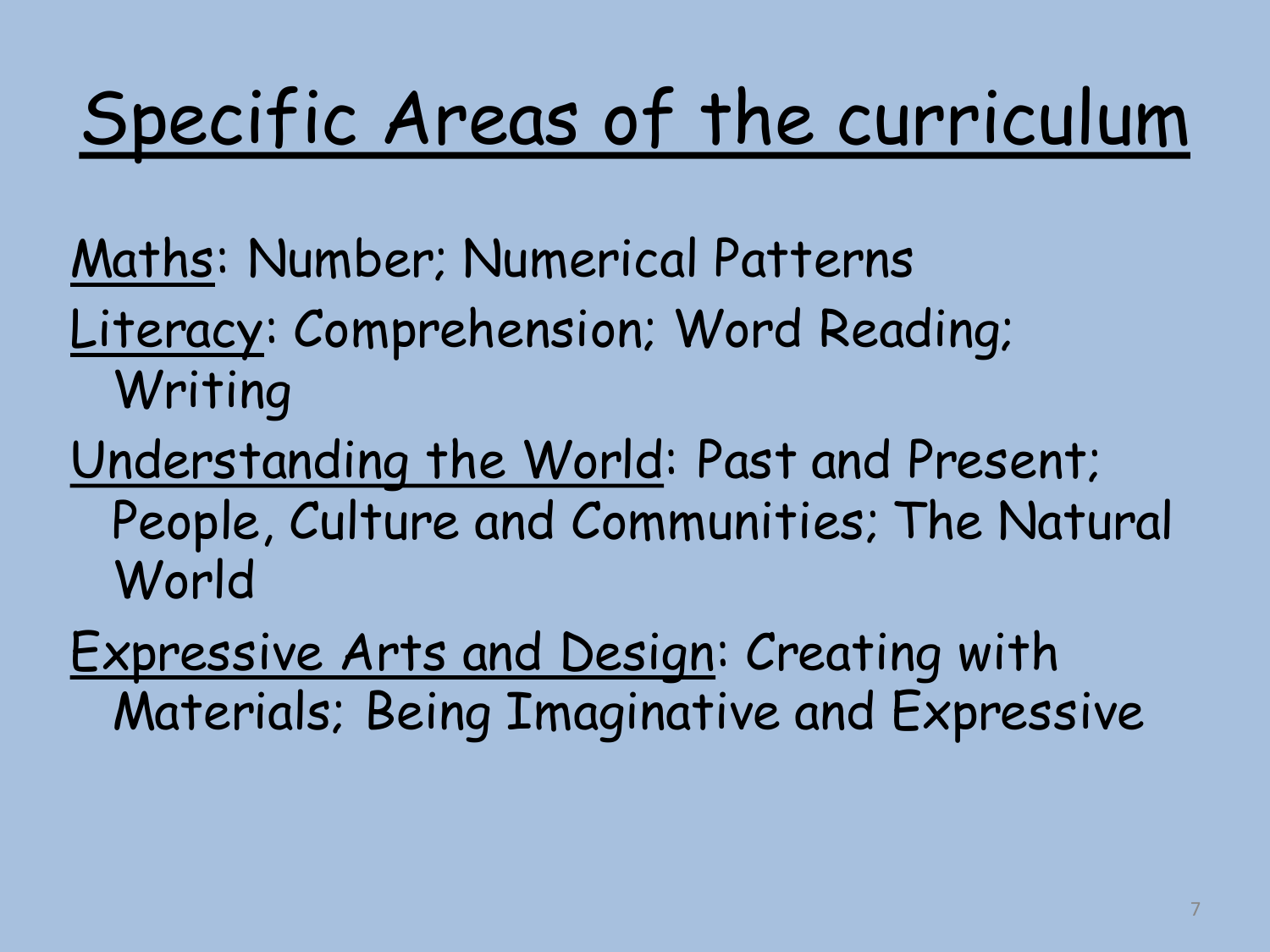### Assessment

Children are assessed through observations: we watch children as they work and play, talk to them about what they are doing and we interact with them through adult-directed and child-initiated play.

We record these observations using photos, note taking, images of the children's work.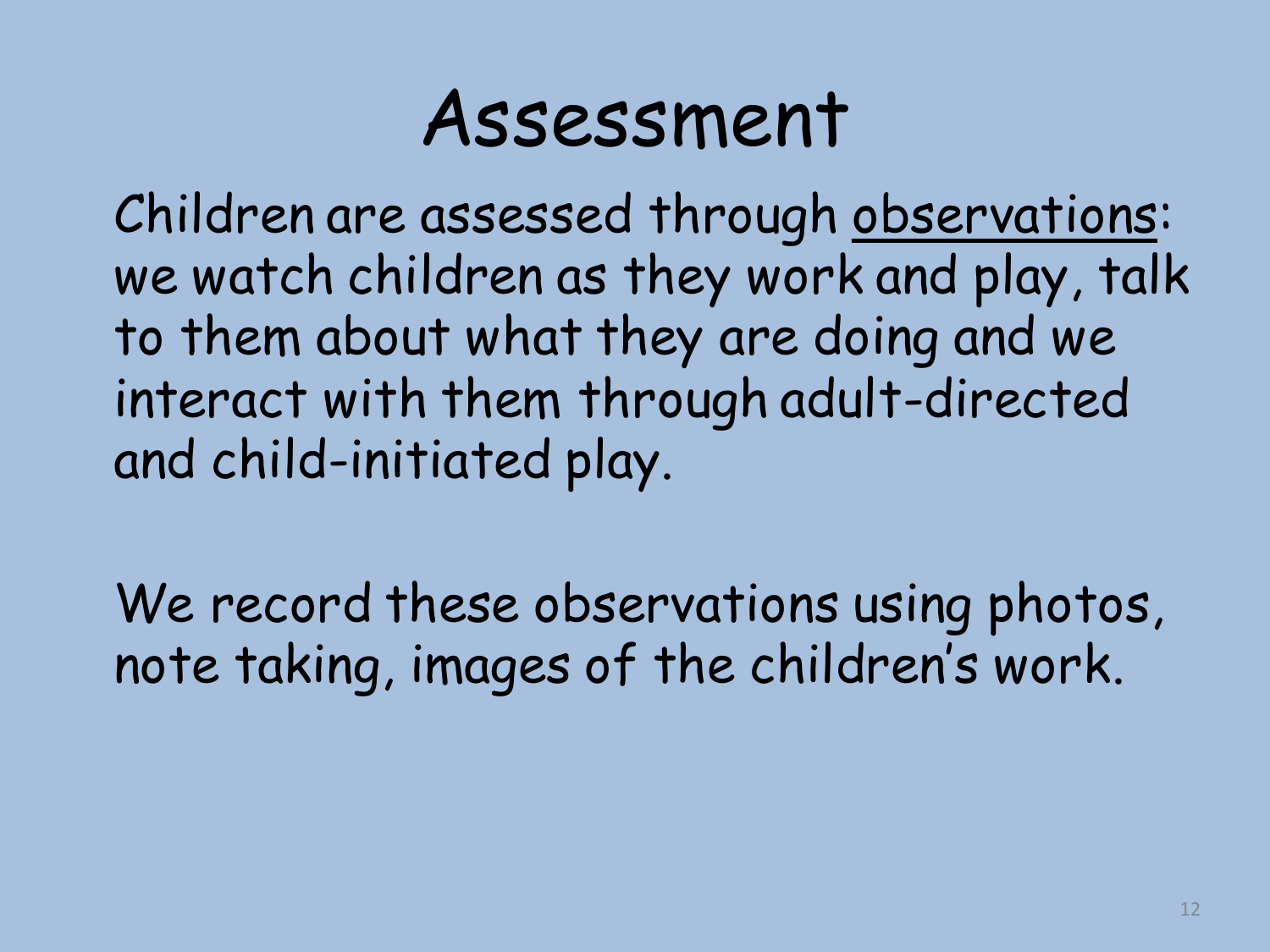### Assessment

Formal assessments:

(Progress check at age two)

Reception Baseline

End of Reception – Early Years Foundation Stage Profile (EYFSP)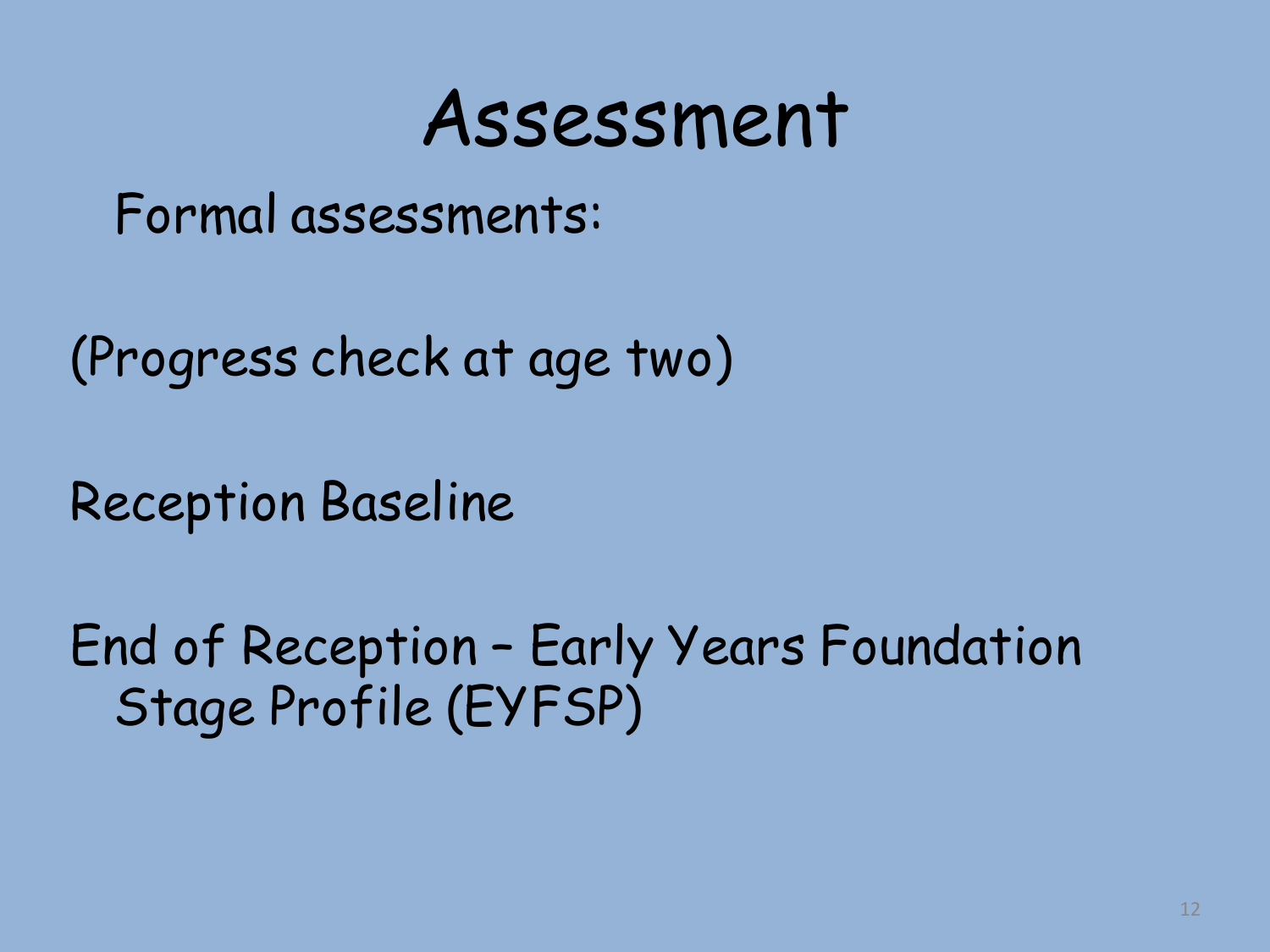Communication and Language

The development of spoken language underpins all seven areas of learning and development

- Read frequently to your children, including poems, rhymes, non-fiction books
- Have lots of conversations with your child, modelling how to hold a conversation
- Use a rich range of vocabulary and help them to use new words in context
- Encourage them to sit and listen carefully
- Help them understand what a question is
- Retell stories together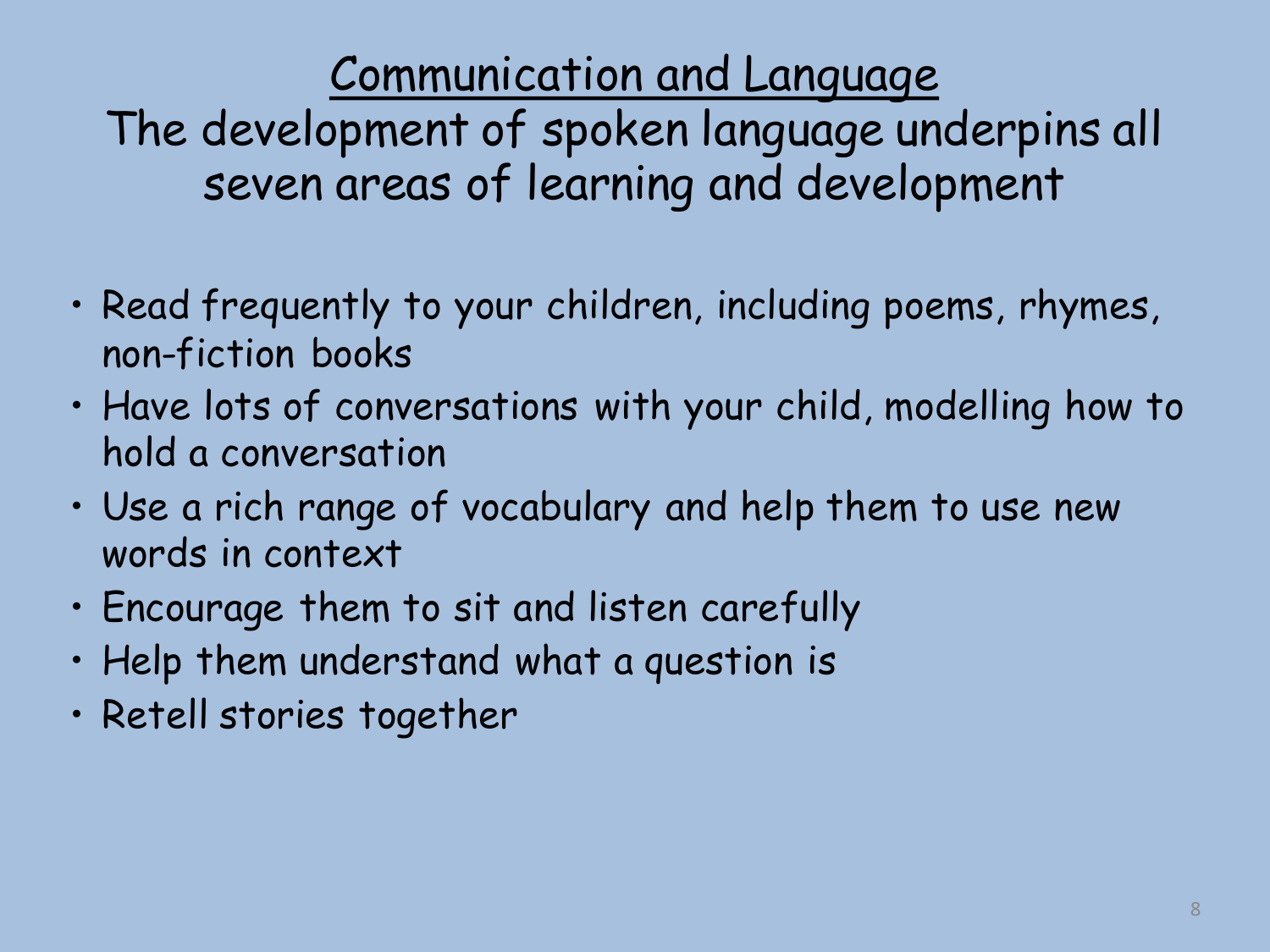#### Personal, Social and Emotional Development

- Support your children to manage emotions
- Help them to wait for things they want without expecting them immediately
- Help them to take turns and share
- Talk about feelings, name them and talk about how they may affect our body
- Give them strategies to calm themselves
- Help them to manage their own personal hygiene brushing their teeth, healthy eating, having a good sleep routine, being a safe pedestrian, taking regular physical activity, sensible amounts of screen time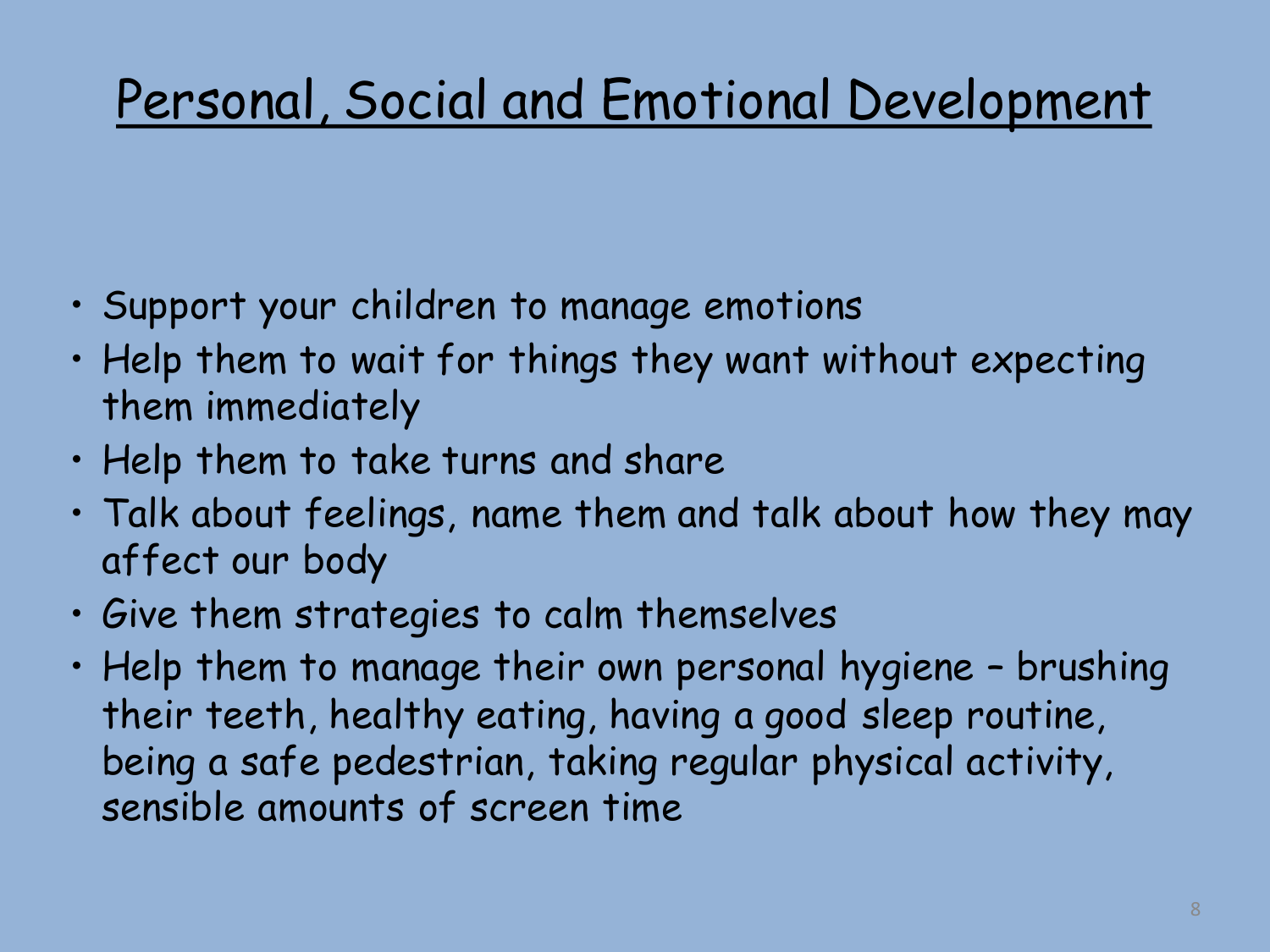#### Physical Development

- Encourage them to be increasingly independent as they get dressed and undressed
- Practise using scissors and one handed equipment
- Play ball games, bean bags, hoops, bats and balls
- Large climbing equipment
- Practise rolling, crawling, walking, jumping, hopping, skipping, climbing
- Gymnastics, dance, trampoling, football, swimming…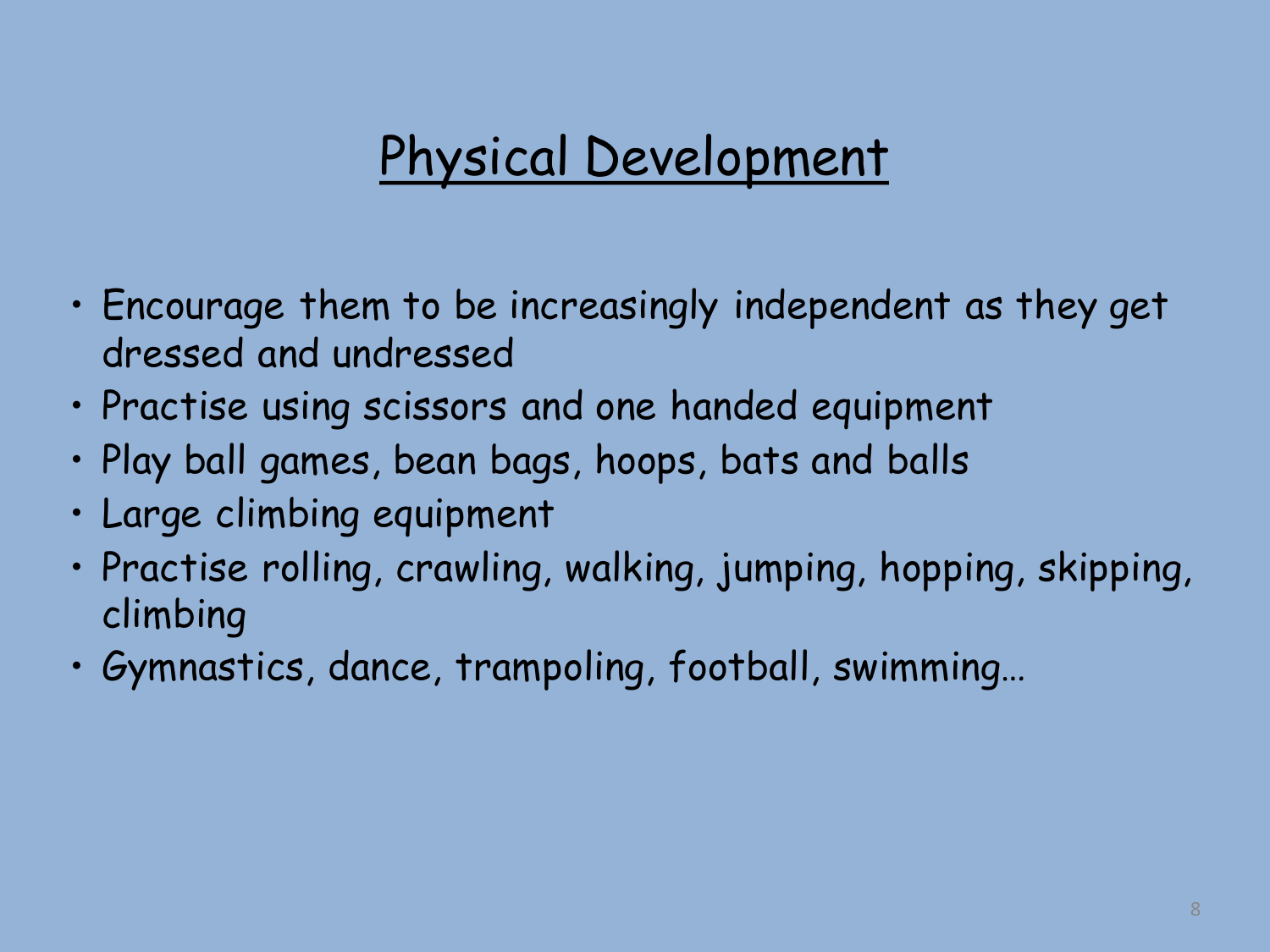#### Maths: number How you can help

- Count with your child forwards and backwards up to 10, 20 and then 100
- Count objects, actions and sounds
- Share objects/food equally beginning of division
- Use money in role-play real coins are better than play money
- Play lots of games using dice or dominoes
- Practise reading and writing numbers and matching them to quantities
- Watch Numberblocks together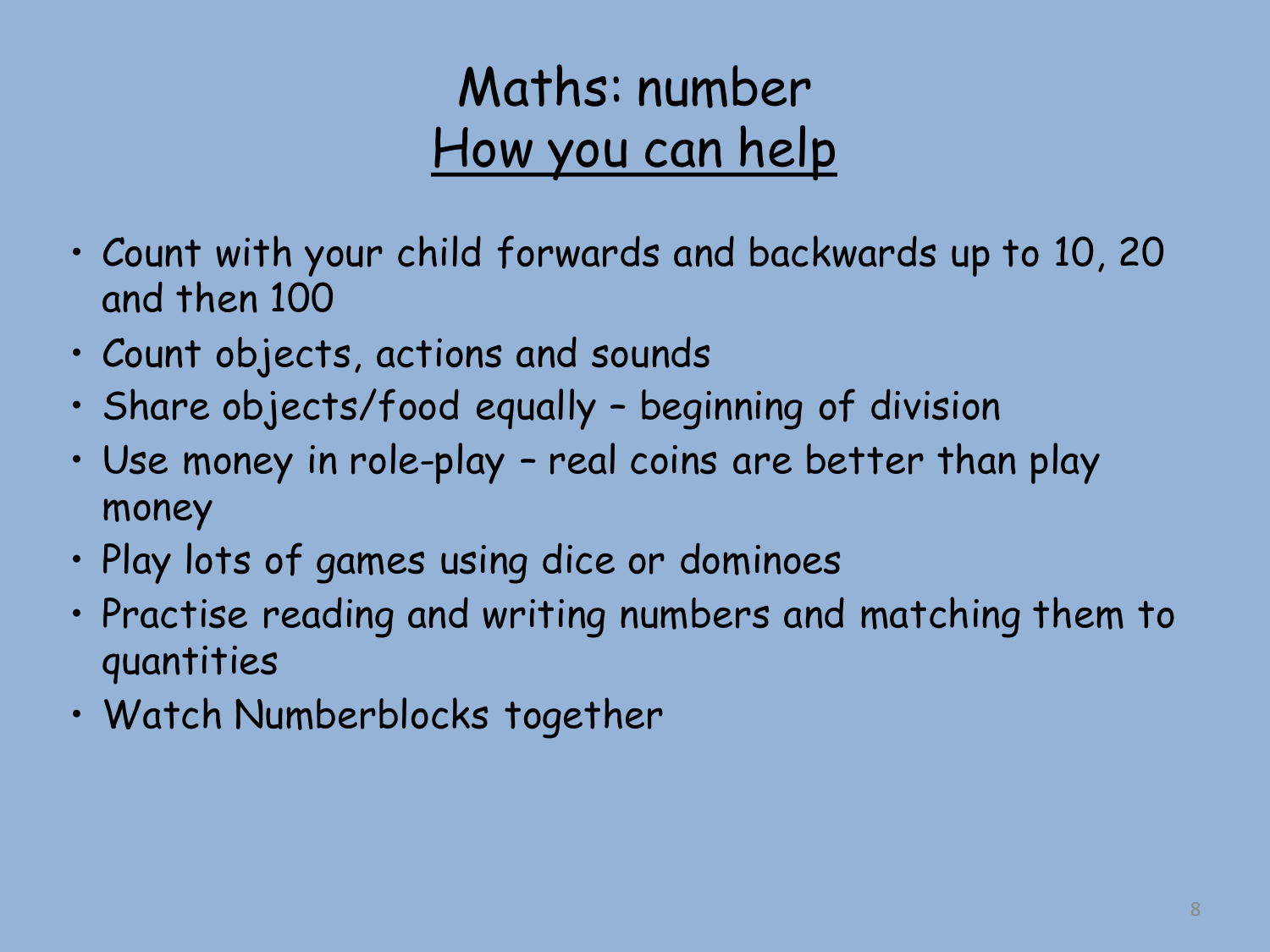## Maths: numerical patterns How you can help

- Make repeating patterns together
- Notice patterns and shapes (both 2d and 3d) in the environment
- Measure time, length, height and weight together
- Talk about where things are in space in relation to each other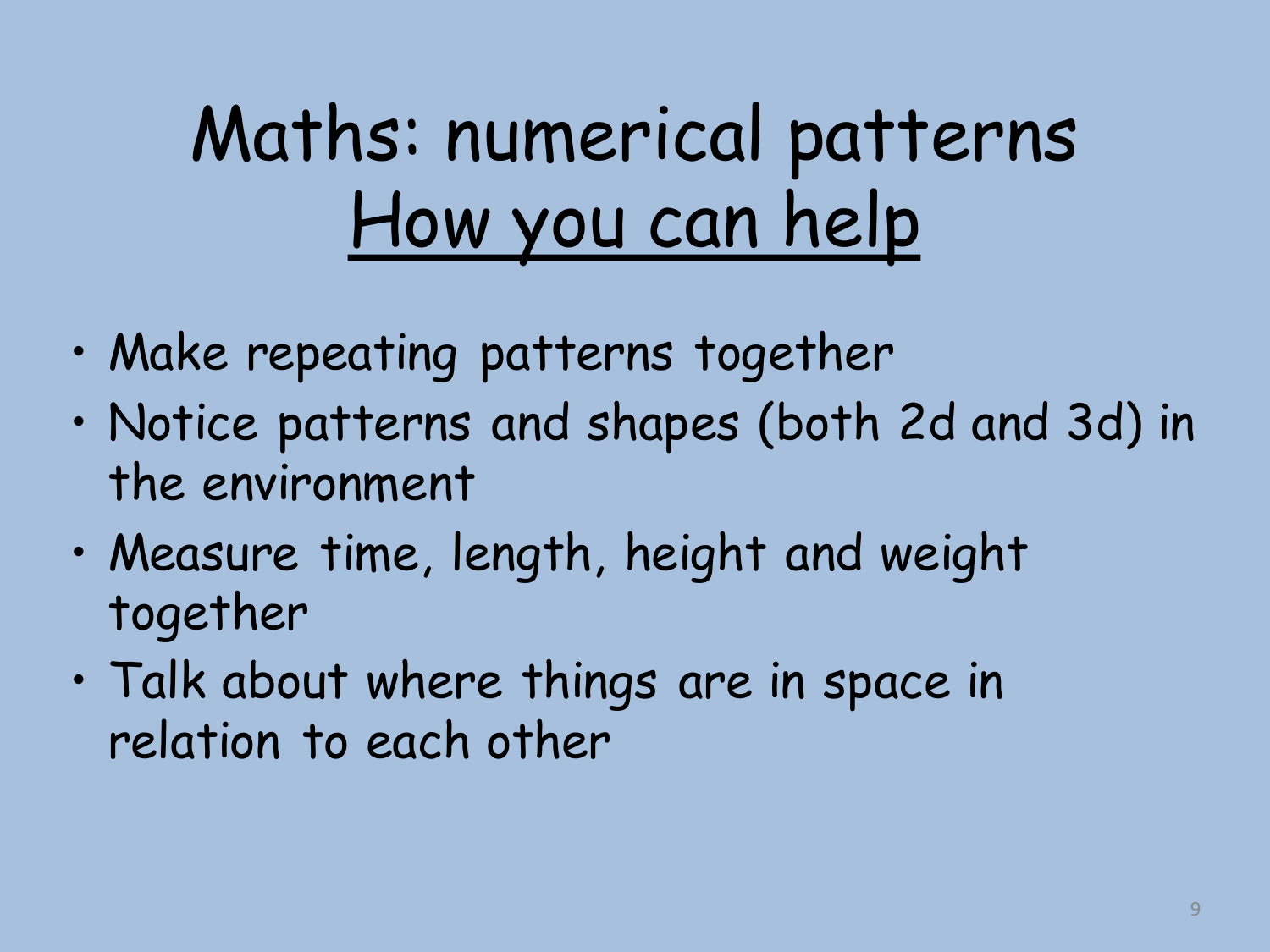#### Literacy – Comprehension, word reading and writing

- Read with your child as often as possible both reading books and story books/nonfiction books
- Ask your child questions about what you have read
- Talk about new words they have heard in books or conversations what do they mean?
- Sing nursery rhymes/action rhymes
- Look at print together in the environment
- Let them see you reading and writing
- Make lists together jobs to do/shopping
- Write post-it notes to them
- Give them reasons to write
- Practise reading and writing the sounds and tricky words they know
- Help develop gross motor skills climbing, crawling, monkey bars, dance, swimming etc
- Help develop fine motor skills cutting, drawing, colouring, small lego, threading, pouring, mixing etc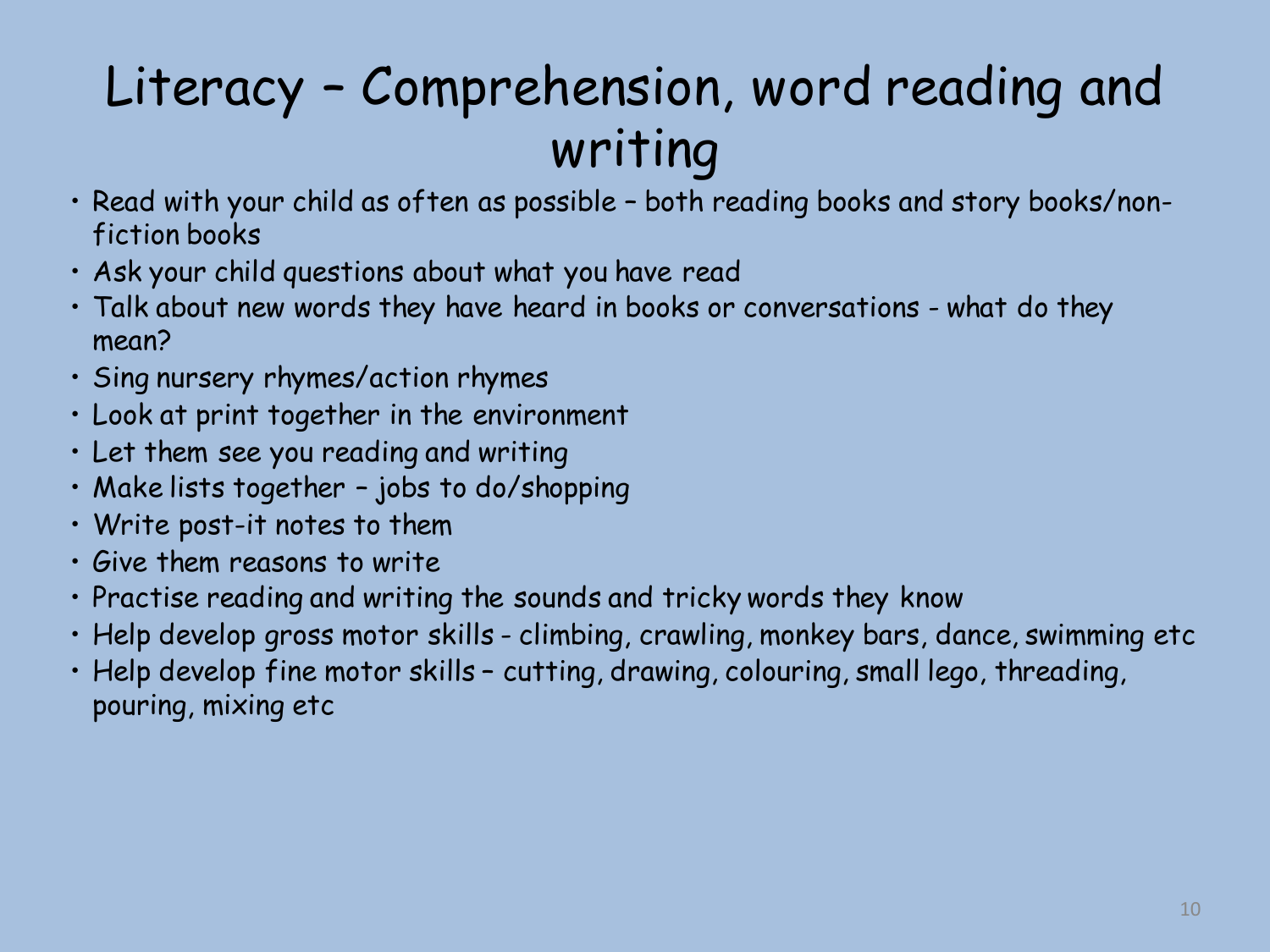#### Understanding the World- The Natural World How you can help

- Talk to your child about internet safety
- Investigate and talk about the natural world – changing seasons, food growing, plants and animals and humans – whatever they are interested in!
- Investigate how different materials can change - i.e when cooking together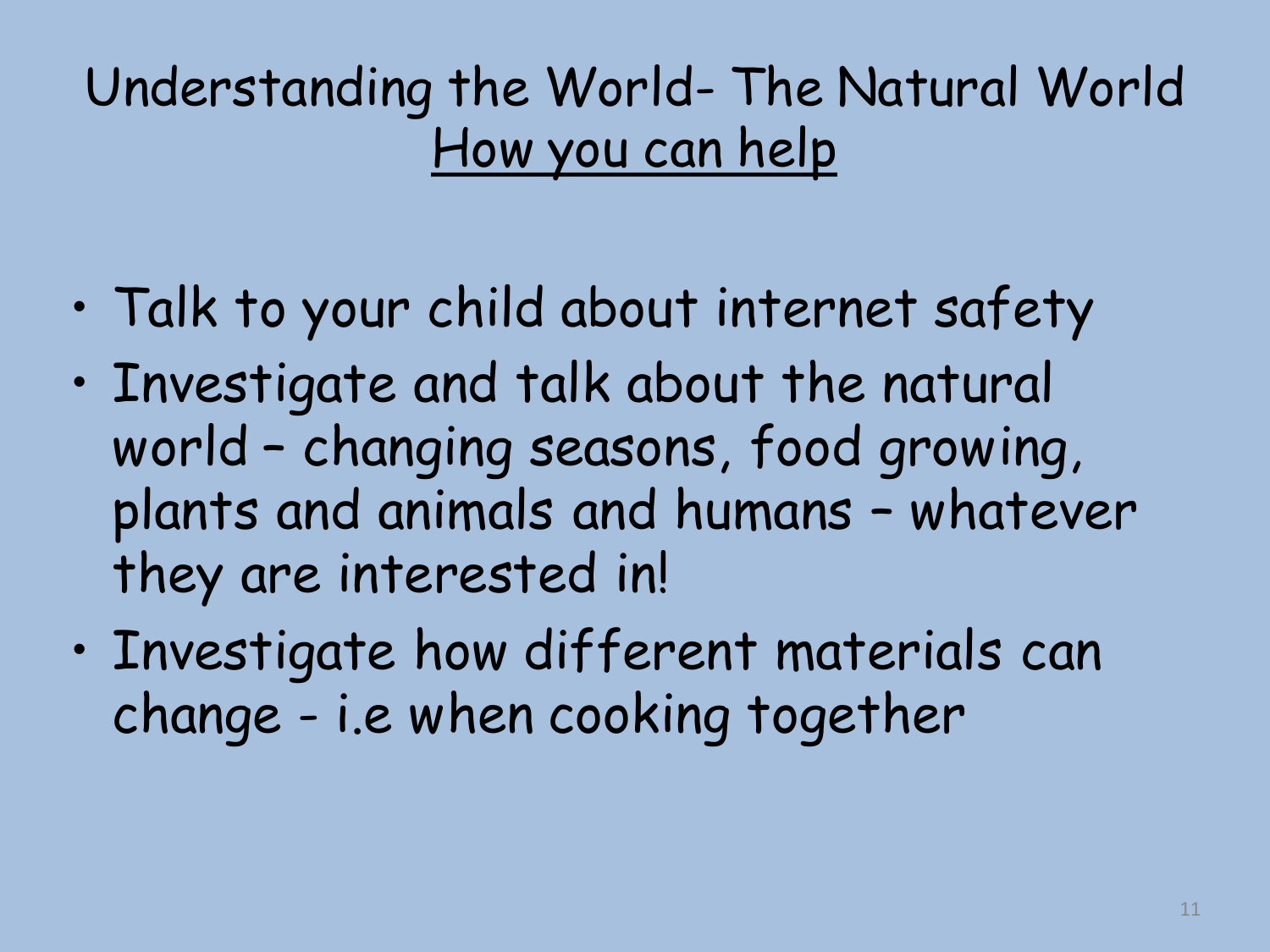#### What happens in a school day

Daily phonics session

Maths focus session with follow-up enhanced provision

Break - snack and milk

Literacy session - usually a Talk for Writing text plus enhanced provision Worship

Show and tell/Philosophy for Children

PE- dance, yoga, gymnastics, swimming, athletics,

Science/Topic

Lots of play - art, role-play, construction, fine motor, dressing-up, cooking, sewing, making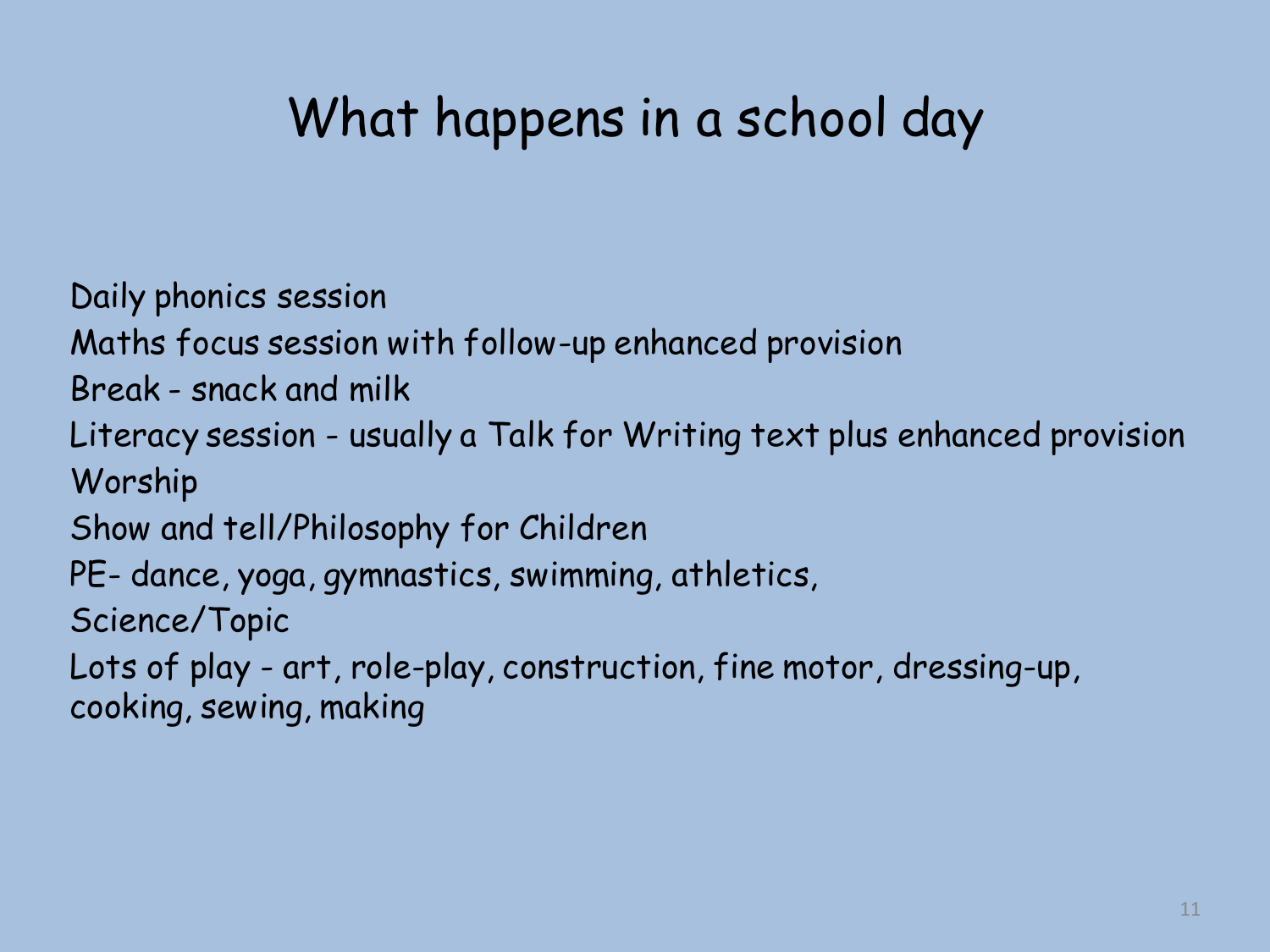The topics we cover in Cygnet class

Autumn Term Wonderful Me! Autumn Eco-Heroes - Plastics in the Sea Materials and their Properties Winter and Christmas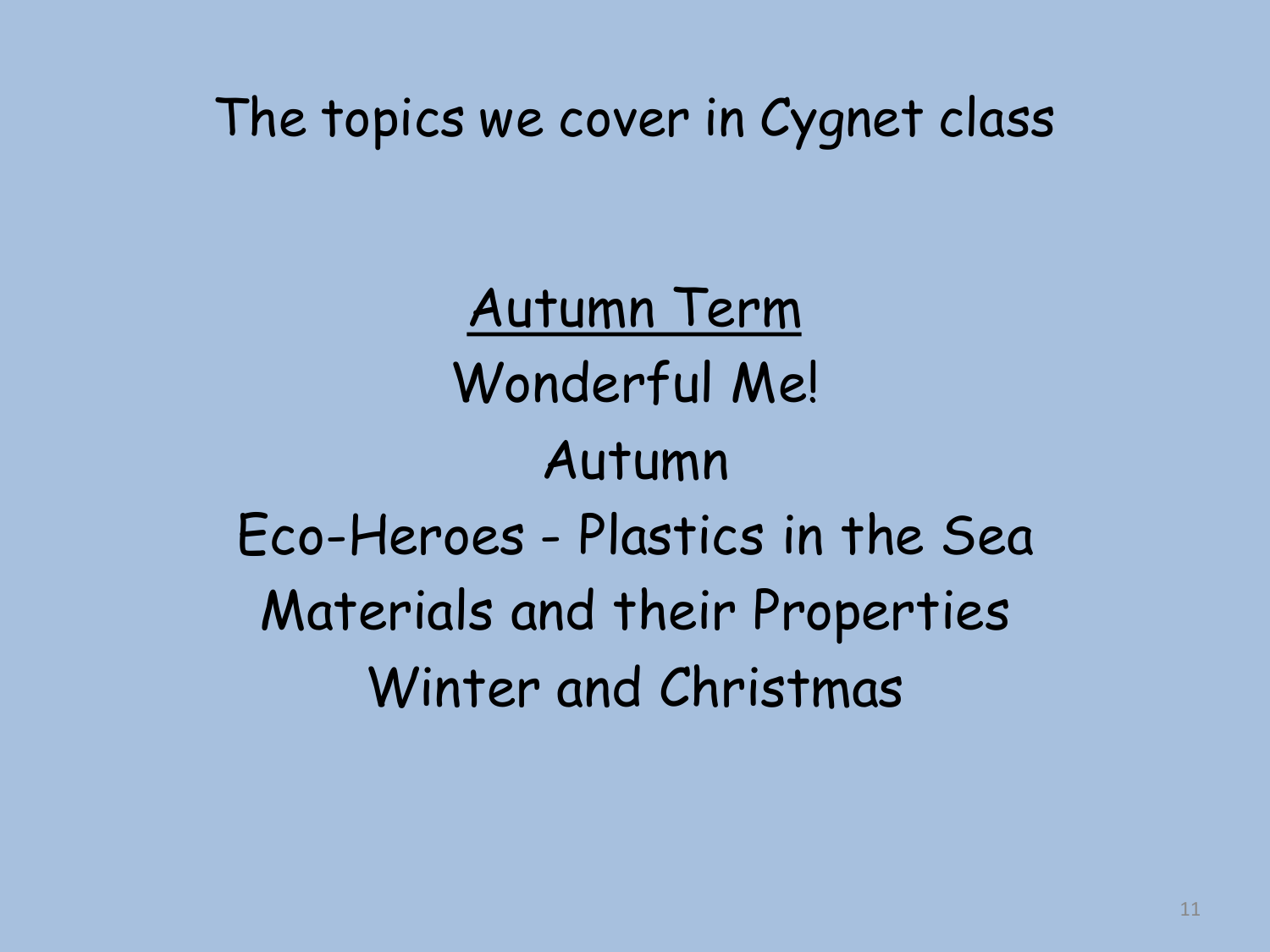#### The Topics we cover in Cygnet Class

Spring Term Time-Travellers - History topic - Florence Nightingale and Mary Seacole People who Help us Spring and Easter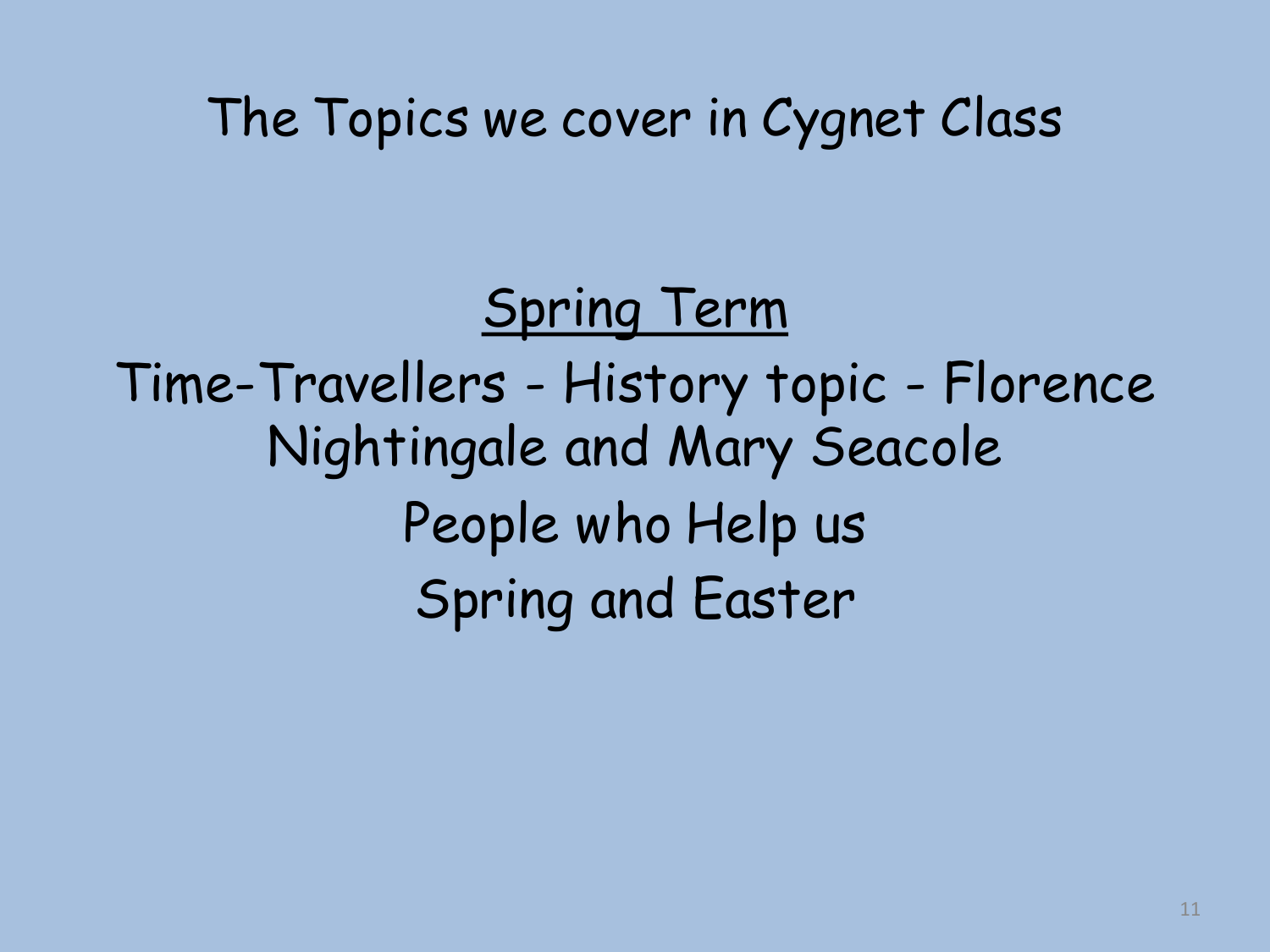The Topics we cover in Cygnet Class

Summer Term Summer Globe Trotters - Rivers (River Parrett, Thames and Nile) Growing Food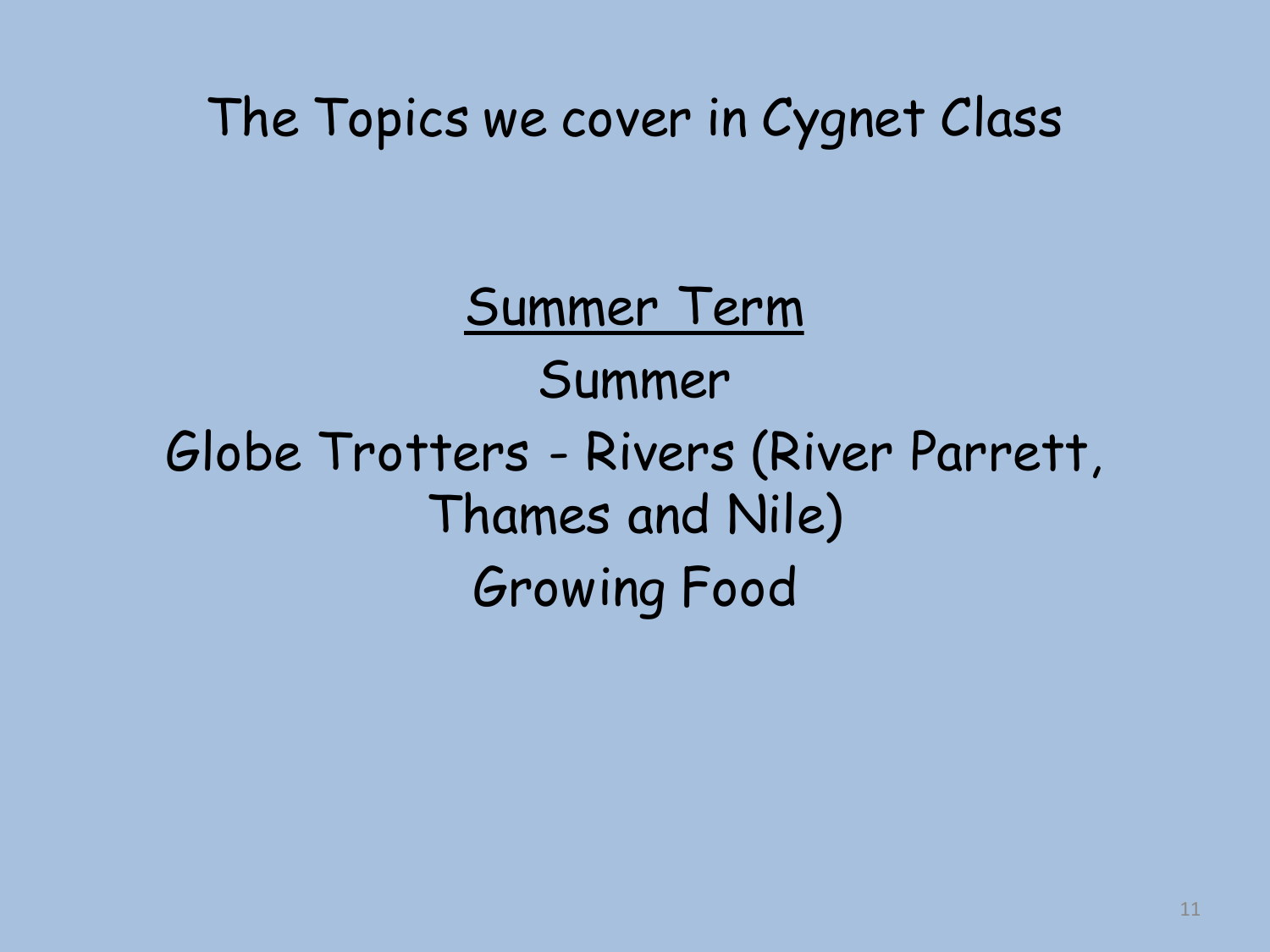# Learning Journals

How you can help:

- Give us examples of learning that is happening at homethis can include:
- Photos with a comment about what they have learnt/can do
- Examples of things they have done at home writing, drawing etc
- A note of something they have done for the first time
- A filled in special slip dated